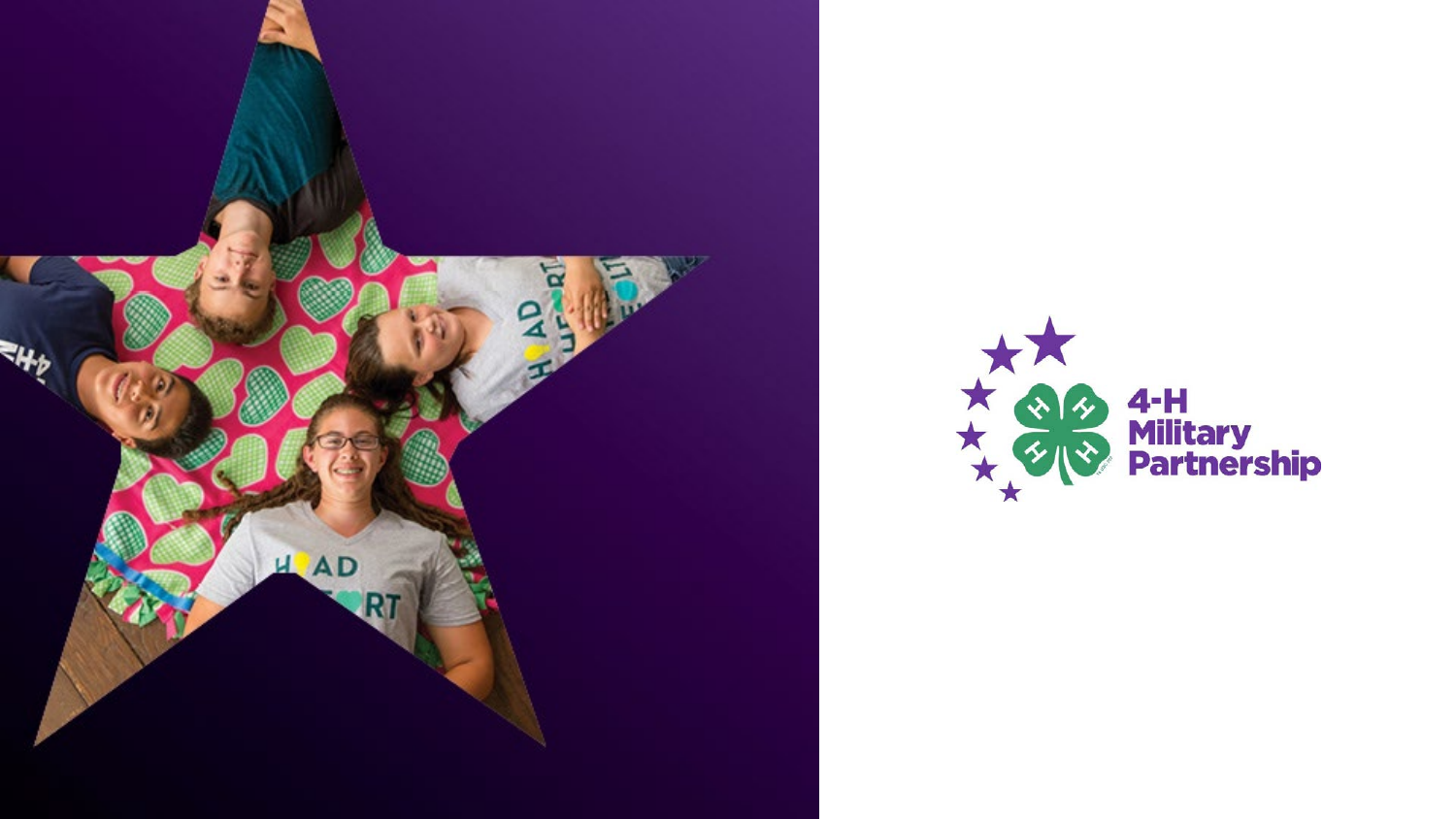EST.  $G_{\mathsf{F}}$ **SIEWA** TO CLEARER THINKING,

# AY HEART TO GREATER LOYALTY,

**MY HANDS** TO LARGER SERVICE,



FOR MY CLUB, MY COMMUNITY, MY COUNTRY, AND MY WORLD.

<u> 1989 - An t-San Francisco a component a component a component a component a component and the component and the component and the component and the component and the component and the component and the component and the </u>



# To make the best better!

# [https://4-h.org/](about:blank)





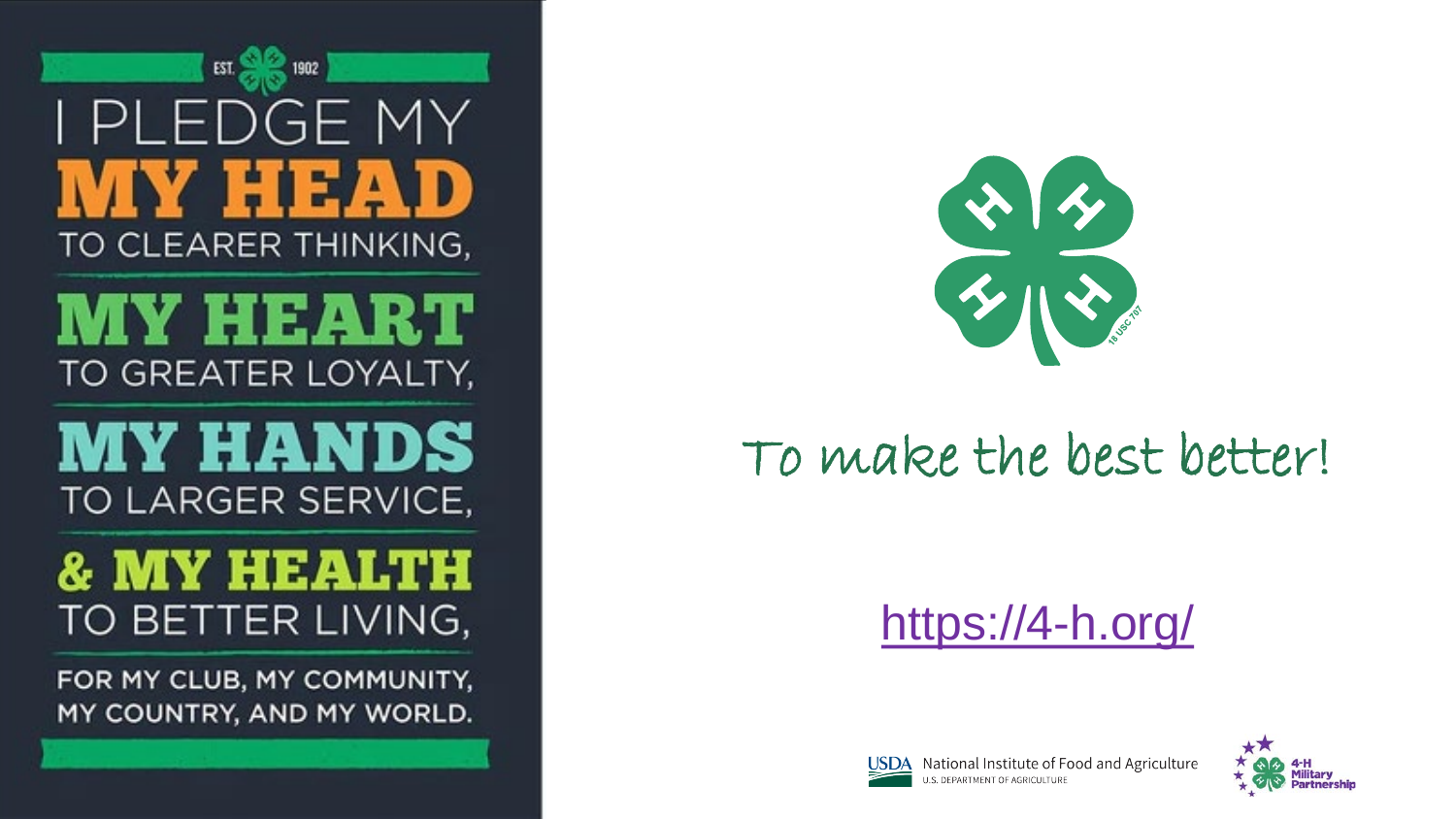



**Military readiness through 4 -H positive youth development for youth, families, and communities.**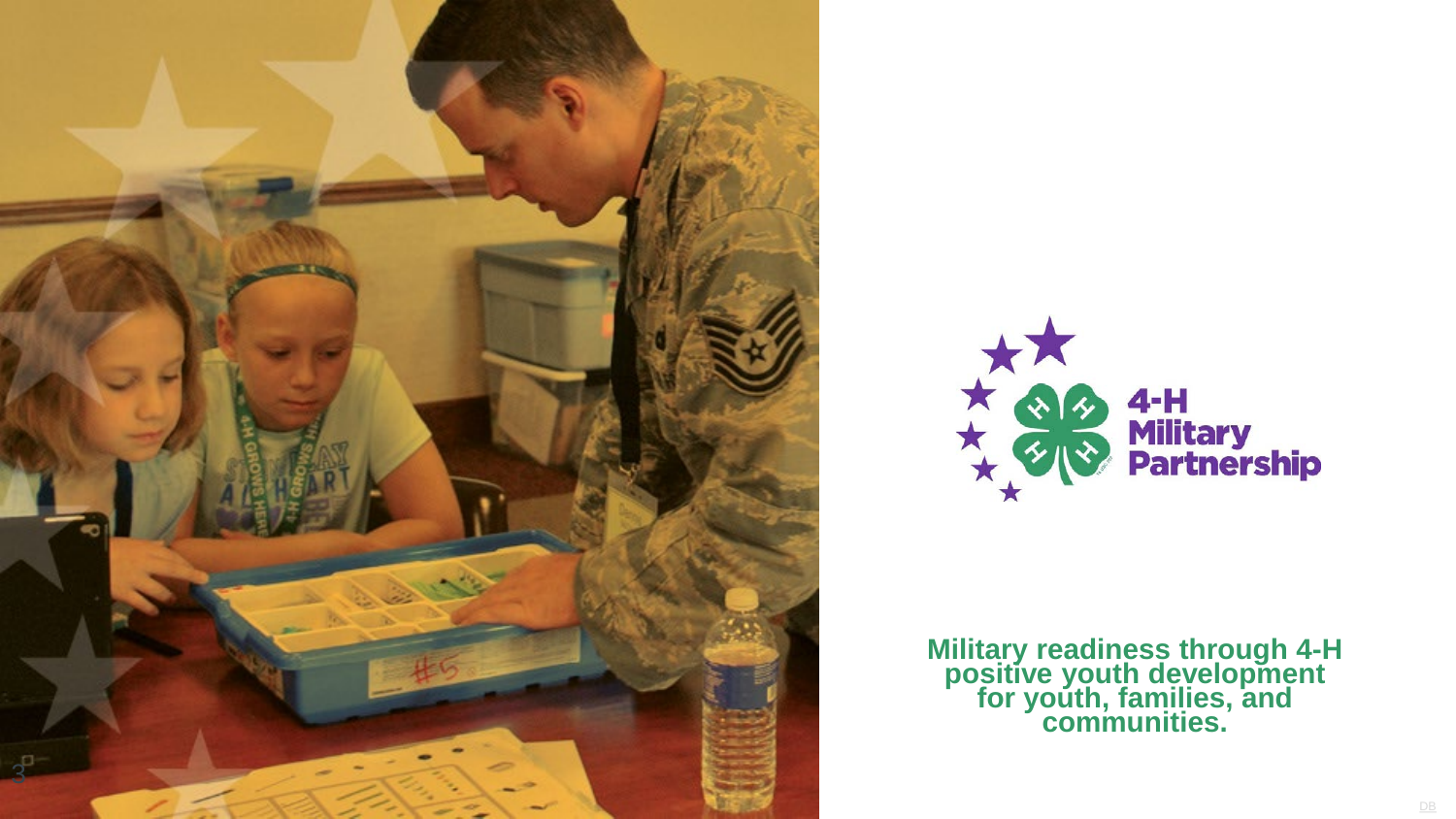

**United States National Institute** Department of of Food and Apriculture



*Who We Are*

A collaboration of military and land grant university partners who intentionally integrate research -based programs and resources for military -connected youth, families, and communities to thrive.



United States Department of Agriculture National Institute of Food and Agriculture







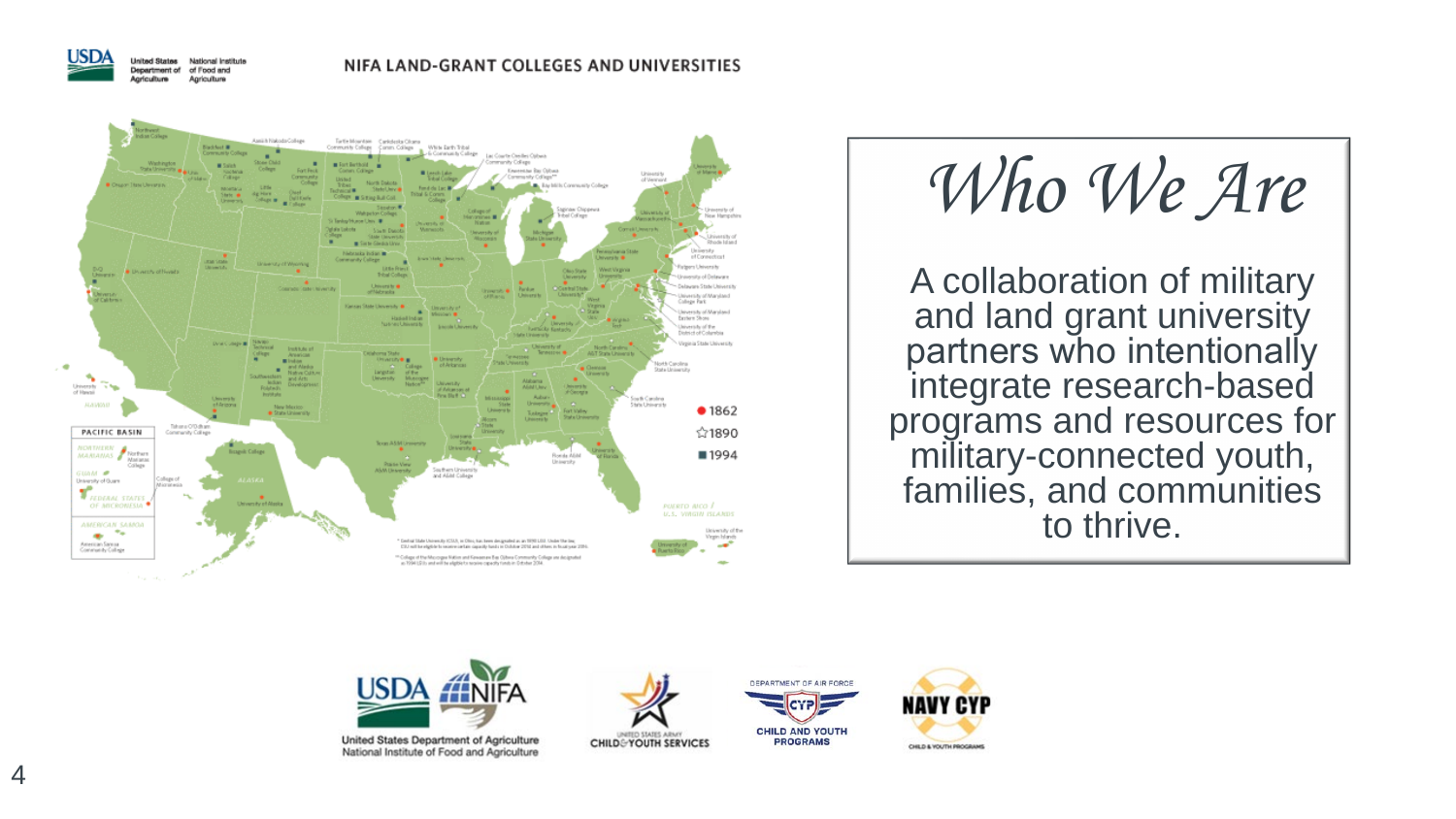#### **[https://ag.purdue.edu/extension/adventurecamps/Pages/default.aspx](about:blank)**



Connect with past campers or ask a question. View our Facebook page.



4-H is the youth development organization of our nation's Cooperative Extension System and USDA. Funding is provided by the United States Department of Agriculture, National Institute of Food and Agriculture, through a grant agreement with Kansas State University. **5**



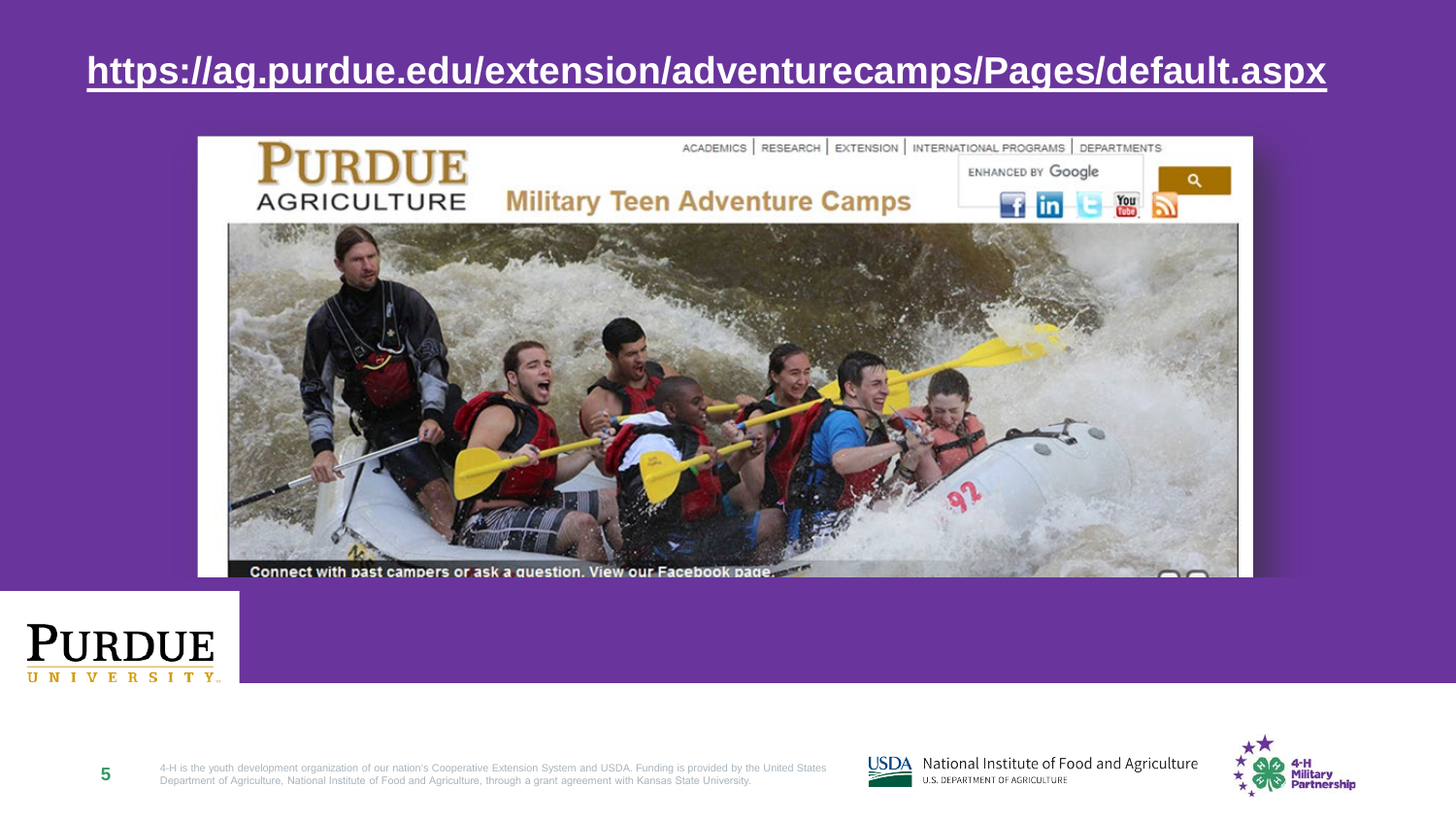





**6**

### **[https://www.projectyouthextension.com](about:blank)**

4-H is the youth development organization of our nation's Cooperative Extension System and USDA. Funding is provided by the United States Department of Agriculture, National Institute of Food and Agriculture, through a grant agreement with Kansas State University.



**USDA** National Institute of Food and Agriculture U.S. DEPARTMENT OF AGRICULTURE

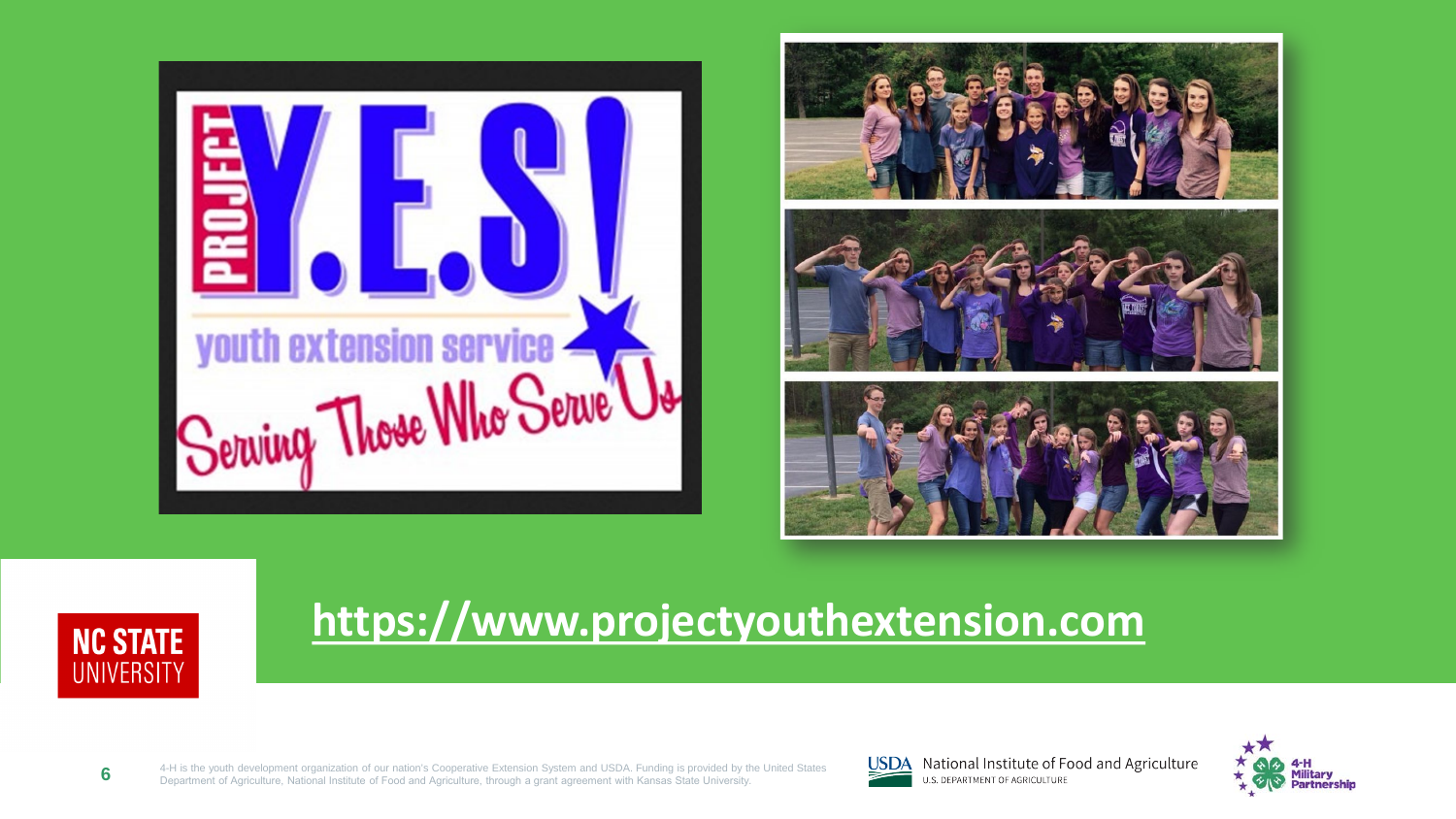FOR STATE 4-H MILITARY LIAISONS **FOR MILITARY FAMILIES FOR STAFF & VOLUNTEERS** 

**CALENDAR OF EVENTS** 

# **4-H Military Partnership**

Military readiness through 4-H positive youth development for youth, families, and communities

#### **Military CYFAR - Professional Development** and Technical Assistance Project

**HOME** 

**4-H Military Partnership CONNECTED YOUR** 

#### Peer led discussions

all military connected youth and the<br>adults who work with them are invited ler more information & registration:

Share your experiences. challenges, & opportunities



## https://www.4-hmilitarypartnership.org/

4-H is the youth development organization of our nation's Cooperative Extension System and USDA. Funding is provided by the United States  $\overline{7}$ Department of Agriculture, National Institute of Food and Agriculture, through a grant agreement with Kansas State University



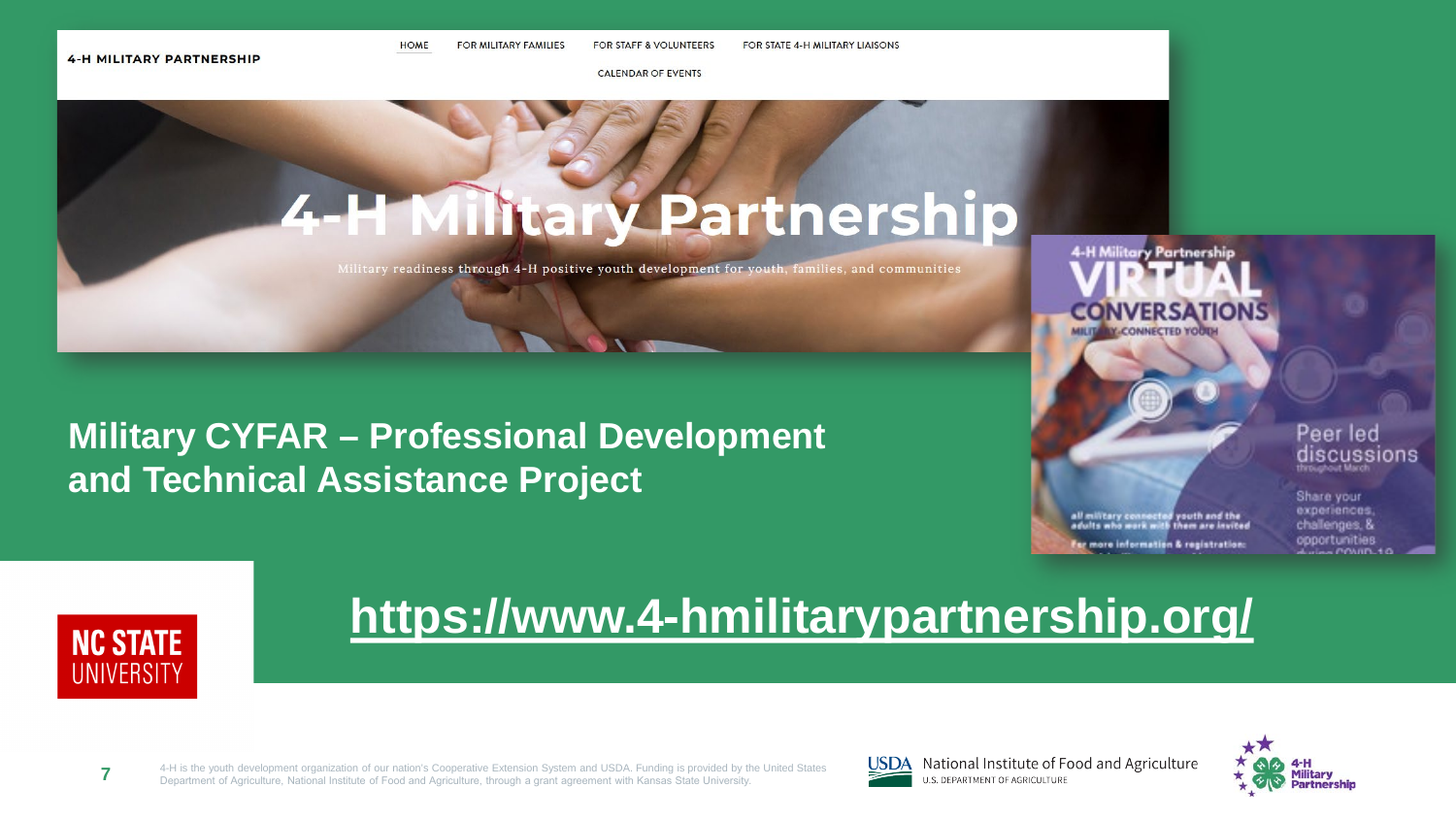#### **4-H Military Partnership Outreach and Support Project**



Military readiness through 4-H positive youth development for youth, families, and communities.



# **[https://4-hmilitarypartnerships.org/](about:blank)**

4-H is the youth development organization of our nation's Cooperative Extension System and USDA. Funding is provided by the United States Department of Agriculture, National Institute of Food and Agriculture, through a grant agreement with Kansas State University. **8**